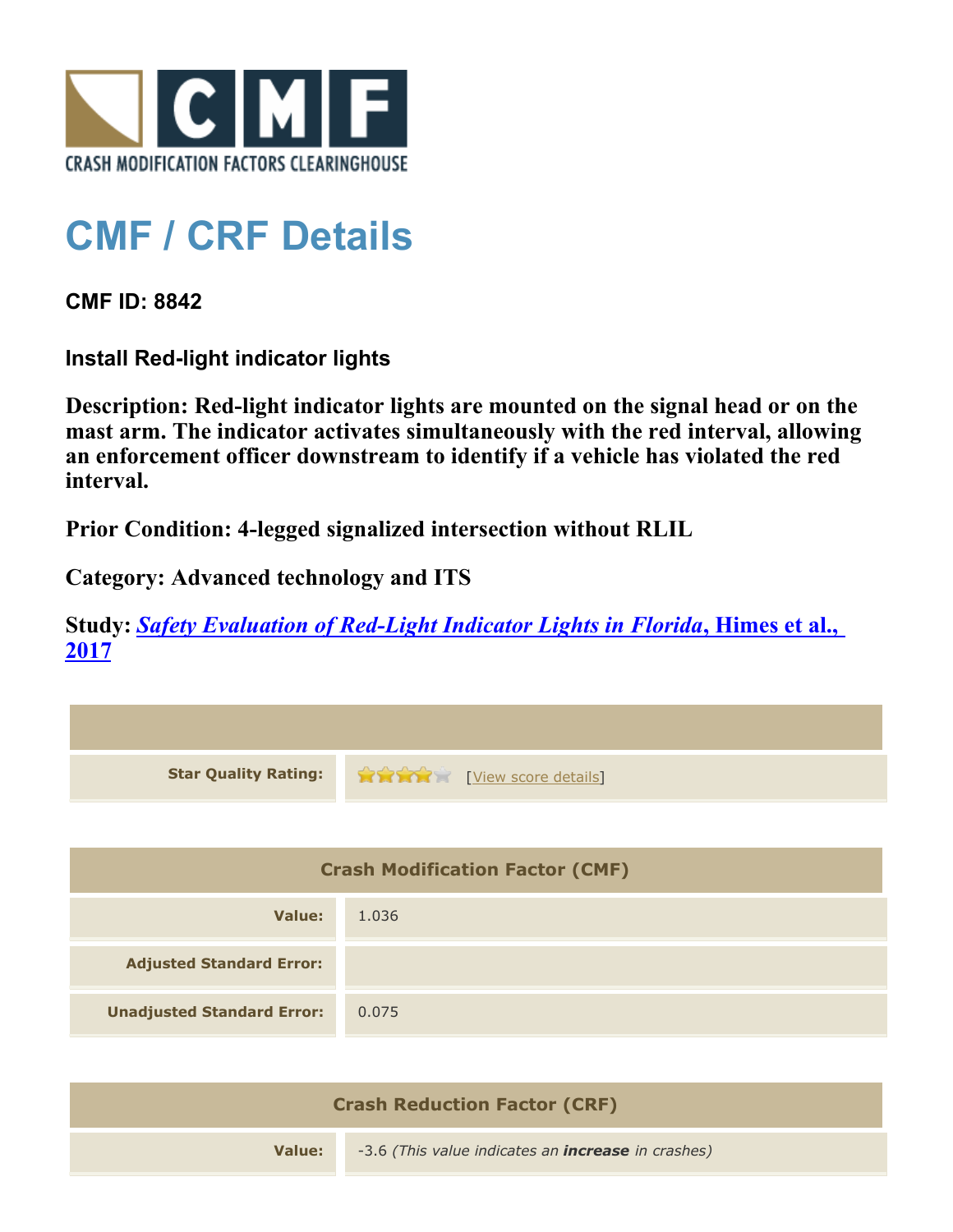**Adjusted Standard Error:**

**Unadjusted Standard Error:**

| <b>Applicability</b>                    |                                                   |
|-----------------------------------------|---------------------------------------------------|
| <b>Crash Type:</b>                      | Angle                                             |
| <b>Crash Severity:</b>                  | All                                               |
| <b>Roadway Types:</b>                   | Not specified                                     |
| <b>Number of Lanes:</b>                 |                                                   |
| <b>Road Division Type:</b>              |                                                   |
| <b>Speed Limit:</b>                     |                                                   |
| <b>Area Type:</b>                       | Not specified                                     |
| <b>Traffic Volume:</b>                  |                                                   |
| <b>Time of Day:</b>                     | All                                               |
| If countermeasure is intersection-based |                                                   |
| <b>Intersection Type:</b>               | Roadway/roadway (not interchange related)         |
| <b>Intersection Geometry:</b>           | $4$ -leg                                          |
| <b>Traffic Control:</b>                 | Signalized                                        |
| <b>Major Road Traffic Volume:</b>       | 5900 to 80500 Annual Average Daily Traffic (AADT) |
| <b>Minor Road Traffic Volume:</b>       | 845 to 62666 Annual Average Daily Traffic (AADT)  |

| <b>Development Details</b>      |              |  |
|---------------------------------|--------------|--|
| <b>Date Range of Data Used:</b> | 2003 to 2012 |  |
| <b>Municipality:</b>            | District 2   |  |